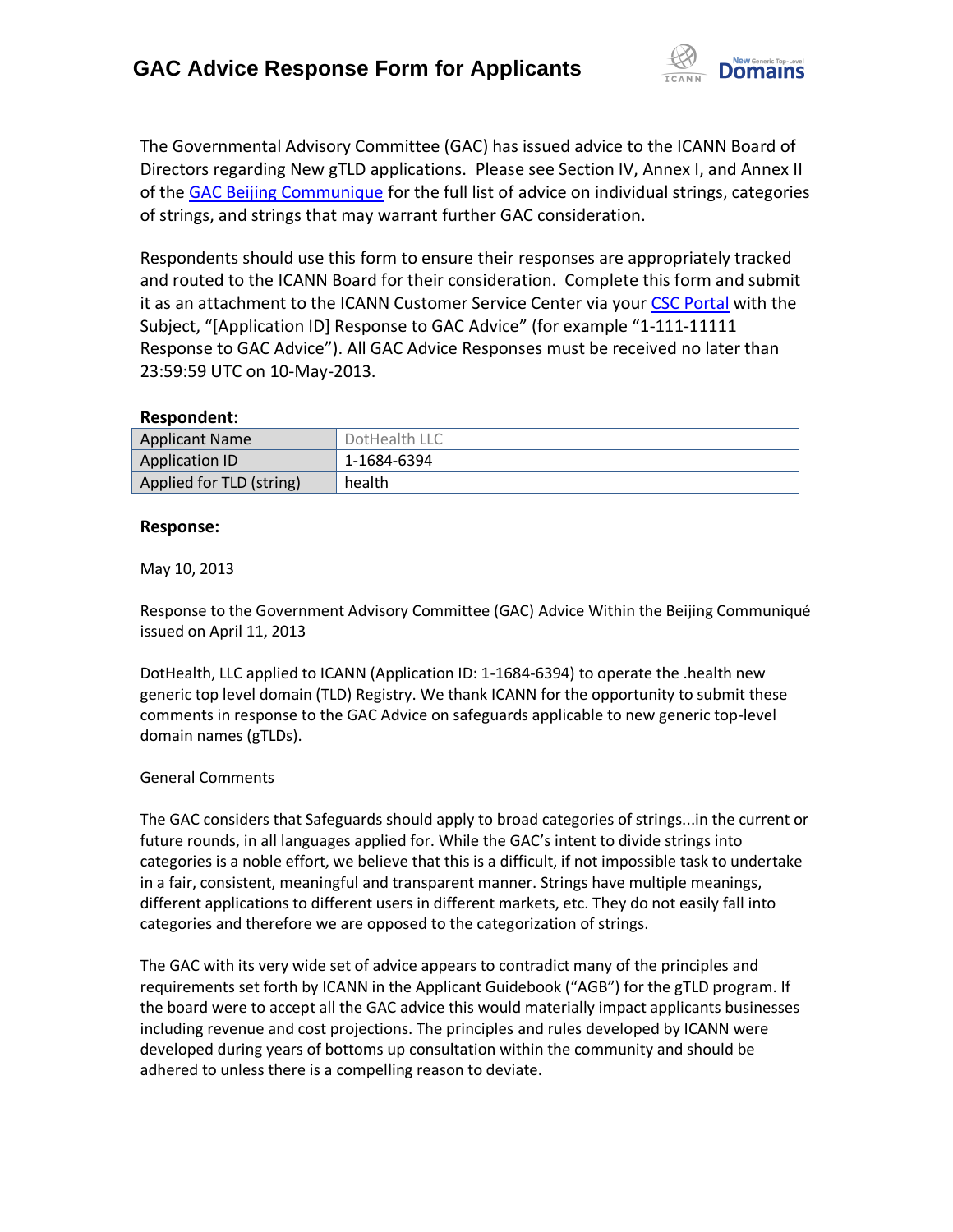

Applicants such as ourselves who have already identified the relevant issues for health and included a high degree of safeguards to protect health stakeholders ironically do not benefit from the GACs advice. Those applicants that have not taken similar steps apparently are now being given the opportunity to rewrite their applications in an attempt to gain competitive advantage.

Furthermore, requiring the implementation of these Safeguards as broadly proposed would go against the GAC's own established Principles Regarding New gTLDs, as published in March 2007 which included this principle among others:

2.5. The evaluation and selection procedure for new gTLD registries should respect the principles of fairness, transparency, and non-discrimination. All applicants for a new gTLD registry should therefore be evaluated against transparent and predictable criteria, fully available to the applicants prior to the initiation of the process. Normally, therefore, no subsequent additional selection criteria should be used in the process.

In addition, the lack of specificity provided by the GAC in its advice implies that any proposed safeguard by an applicant – regardless of the level of impact and benefit of the safeguard, would all be judged equally by the GAC since no criteria or specificity has been offered. The GAC advice appears to written based on an incorrect assumption that the gTLD's applied for are the only gTLD's that exist around the world. This ignores the fact that today almost 250 TLD's are currently in operation with varying degrees of safeguards – most of which fall far short of the safeguards proposed by applicants in this gTLD application round. The implications of this fact, given that existing TLD's would not be subject to the vast majority of GAC advice, would set up a puzzling and inconsistent situation for worldwide Internet users. This is primarily because any TLD may be accessed by any user, in any geographic location.

Those individuals or entities that wish to circumvent newly established requirements could easily do so without constraint -- a fundamental reason why enforcing adherence to laws and regulations is not an appropriate role for a gTLD registry operator. Federal, state, and local authorities in combination with the appropriate regulatory agents in any given jurisdiction, industry, or market segment are empowered and expected to enforce regulations with the cooperation of the registry operator. The GAC advice turns this model on its head and we believe it represent an unworkable proposition.

Although the GACs intentions are laudable, similar efforts in the past by governments to hold telecommunications providers, search engines, network operators, cable and satellite television providers, etc. accountable for the activities and content produced and presented by others on such networks have generally been a failure.

Safeguards Applicable to all New gTLDs

The GAC has advised that six general Safeguards (#1-6) should apply to all new gTLDs and shall be subject to contractual oversight: 1) WHOIS verification and checks; 2) Mitigating abusive activities; 3) Security checks; 4) Documentation (of WHOIS records and other reports); 5) Making and Handling Complaints; and 6) Consequences (for registrants who violated policies).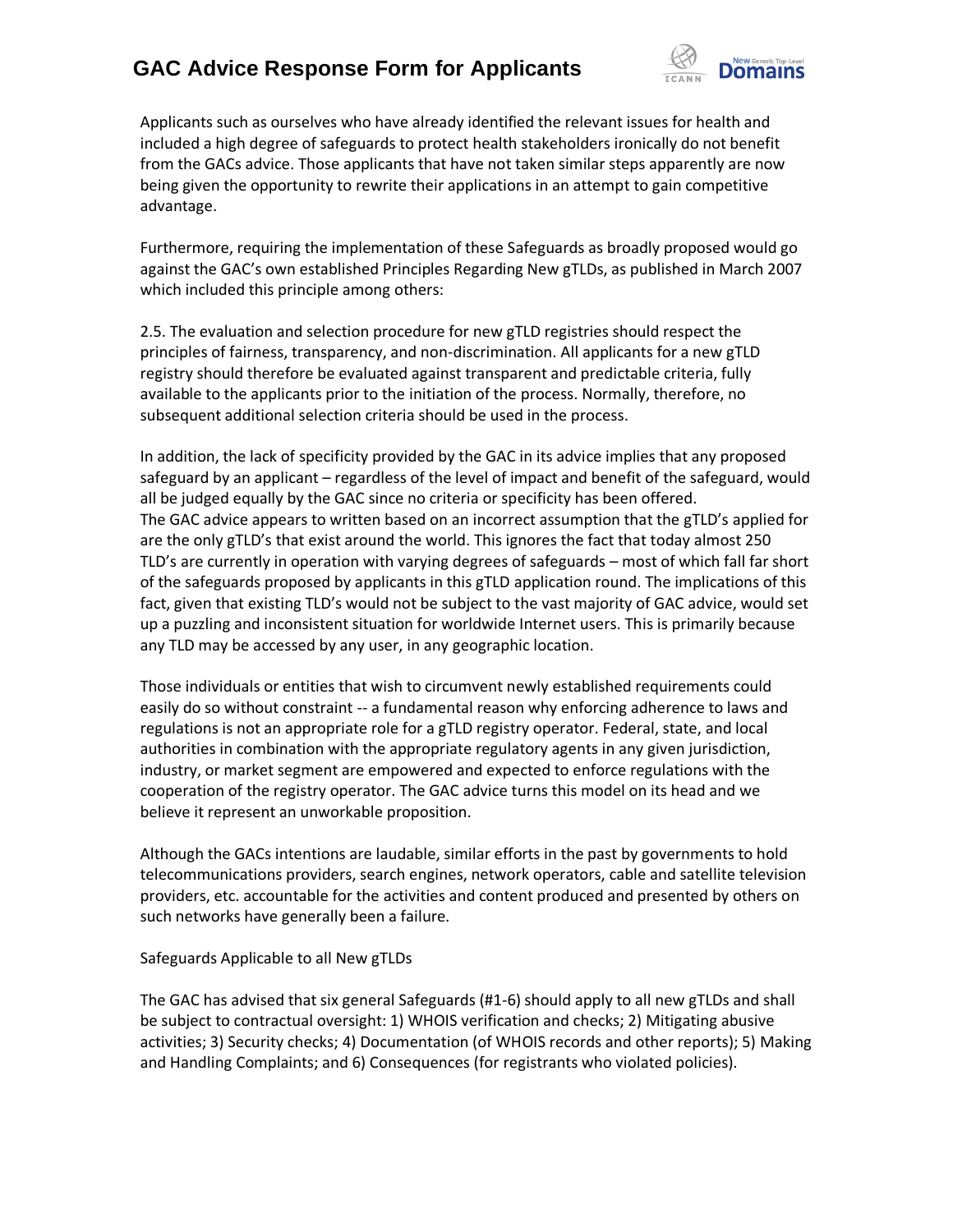

DotHealth wishes to highlight the fact that in its application to ICANN for the .health TLD, DotHealth addresses each of the safeguards in some form, as standard policies or procedures, some of which we have contracted for through our Registry Service Provider, Neustar. In addition, DotHealth filed public interest commitments (PICs) for its application for .health, committing to the implementation of these types of safeguards.

As a prospective registry operator for the .health TLD, we have developed our own methodologies within ICANN policy guidelines and best practices for conducting security checks, maintaining statistical reports and addressing violations of their terms of service. Although we have committed to implementing these Safeguards, what we've proposed is what we believe is most appropriate and necessary for the stakeholders and use case for the .health gTLD. The GAC is not is a position to dictate the specific processes or methodologies. Registry operators should simply consult best practice and ICANN guidelines in order to implement the particular solutions that fit within the Registry's business model.

### Safeguards 1-6

To further ensure the GAC has full clarity on our approaches for meeting its suggested requirements and commitments as they relate to the general safeguards as proposed, the following feedback and information have been provided:

-Recommended Safeguard #1: WHOIS Verification and Checks

The New gTLD Policy contains a variety of new, mandatory rights protection mechanisms for trademark owners. The goal of improved WHOIS accuracy in the new gTLD context has been the subject of intensive discussions and negotiations among registrars, the GAC, law enforcement, and the community for several years. Inspired, in part, by GAC demands and threats, registrars have spent countless hours over the last 18 + months working with ICANN and law enforcement to craft a Registrar Accreditation Agreement (RAA) for the New gTLD program. The draft agreement, which is now posted for public comment, addresses a long list of LEA and GAC requests and saddles registrars with significant new obligations related to verification and validation of WHOIS data. In addition, the new RAA already requires registrars to create audit trails so that ICANN can evaluate and hold registrars accountable for any failure to act on reports of missing, inaccurate, or incomplete WHOIS data.

Additionally, as specified our application, DotHealth, LLC committed to regularly monitor registration data for accuracy and completeness, and establish policies and procedures to address domain names with inaccurate or incomplete WHOIS data in a manner consistent with the GAC Advice.

As a reminder, as described in our application response and answer to Question 28 (Abuse Prevention and Mitigation), and reinforced in our PIC's of March 5, 2013:

• DotHealth shall on its own initiative, no less than twice per year, perform a manual review of a random sampling of .health domain names to test the accuracy of the WHOIS information. DotHealth will examine the WHOIS data for prima facie evidence of inaccuracies. In the event that such evidence exists, it shall be forwarded to the sponsoring Registrar, who shall be required to address those complaints with their registrants.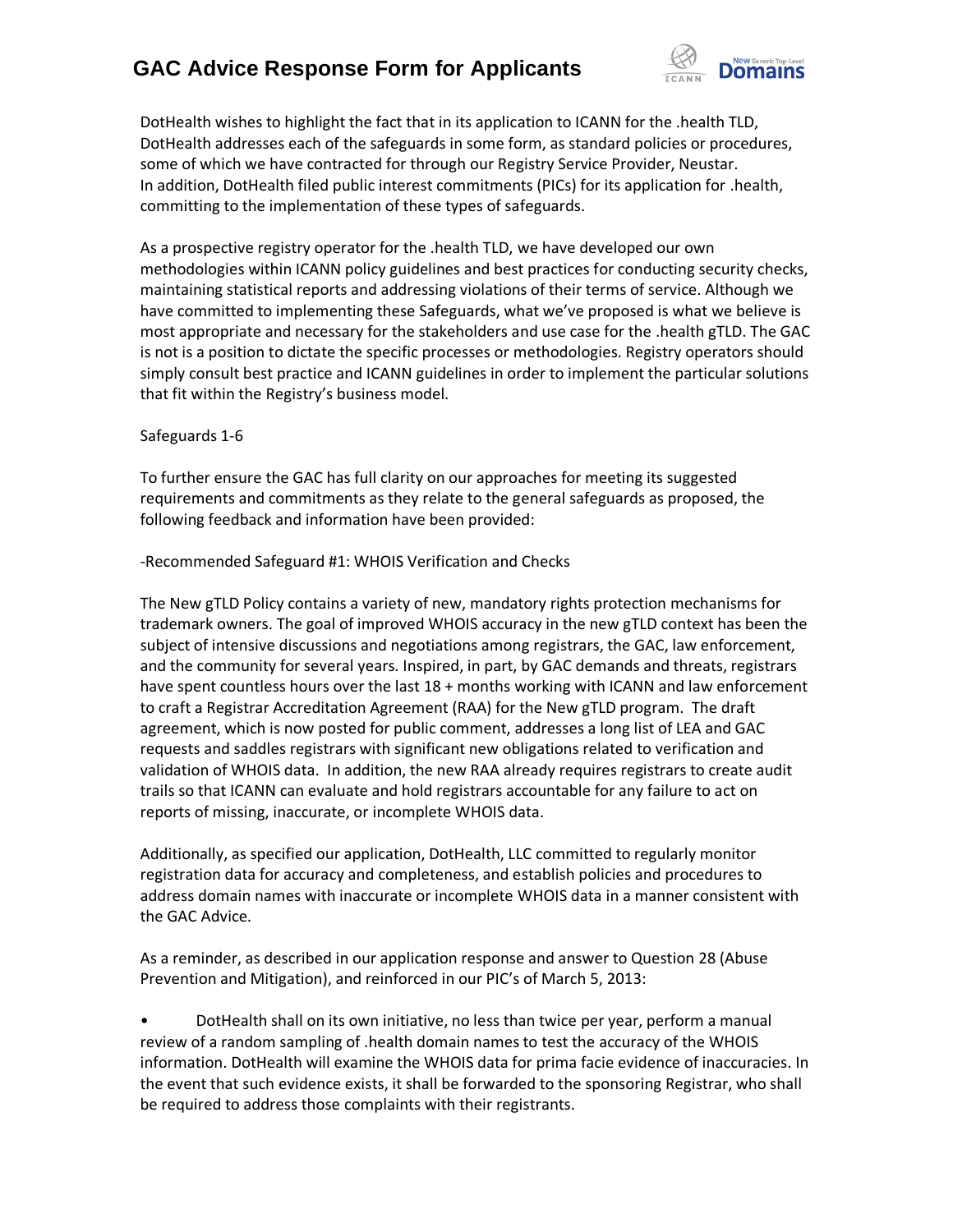

• Thirty days after forwarding the complaint to the registrar, the Applicant will examine the current WHOIS data for names that were alleged to be inaccurate to determine if the information was corrected, the domain name was deleted, or there was some other disposition. If the Registrar has failed to take any action, or it is clear that the Registrant was either unwilling or unable to correct the inaccuracies, DotHealth shall reserve the right to suspend the applicable domain name(s) until such time as the Registrant is able to cure the deficiencies.

### -GAC Recommended Safeguard #2: Mitigating Abusive Activity

An obligation to comply with applicable law is generally an imputed term in all agreements. Presumably, the GAC has made this recommendation because it intends to obligate registries to play a role in enforcing the terms and conditions of an agreement (the registrar-registrant agreement) to which it is not even a party. But participants in the RAA negotiations – including law enforcement – have acknowledged that registrars themselves will often lack both the facts and the legal expertise required to determine (a) what law applies to a particular registrant's conduct and (b) whether specific conduct is prohibited under the law that does apply. That is precisely why ICANN has adopted Consensus Policies such as the UDRP, Rapid Suspension, etc., which create expert bodies to evaluate registrant conduct in relationship to those policies (as opposed to the law of a particular sovereign). That is also why the rights protections mechanisms in the New gTLD Policy, as reflected in the Applicant Guidebook, do not impose this kind of operational responsibility on new gTLD registry operators. Indeed, the new RAA, which is extremely responsive to law enforcement recommendations, takes a different approach that reflects the appropriate role of registrars in supporting law enforcement activities by requiring dedicated points of contact, mandating specific data collection and retention practices, etc. But even that document - which has been the object of community discussion for nearly two years now - does not propose to deputize contracted parties to serve as extensions of law enforcement or the judicial system.

DotHealth re-affirms those commitments made in our application to ICANN for the .health TLD to ensure that terms of use for registrants include prohibitions against the distribution of malware, operation of botnets, phishing, piracy, trademark or copyright infringement, fraudulent or deceptive practices, counterfeiting or otherwise engaging in activity contrary to applicable law.

We also wish to reinforce that throughout our application to ICANN for the .health TLD, we have readily acknowledged that abusive practices and malicious behaviors including email spam, search-engine optimization, social network abuse, typo-squatting, and others are increasingly commonplace in the current landscape of online health, and potentially pose harm to consumers and other stakeholders in global health. Notably, the safeguards DotHealth has proposed for the .health TLD have been specifically identified to address these concerns, and which far surpass those that exist today in other current top level domains.

As described in our application response and answer to Question 28 (Abuse Prevention and Mitigation):

DotHealth will adopt and enforce compliance with an Acceptable Use Policy that clearly defines the types of activities that will not be permitted for users of the .health TLD. Each ICANN-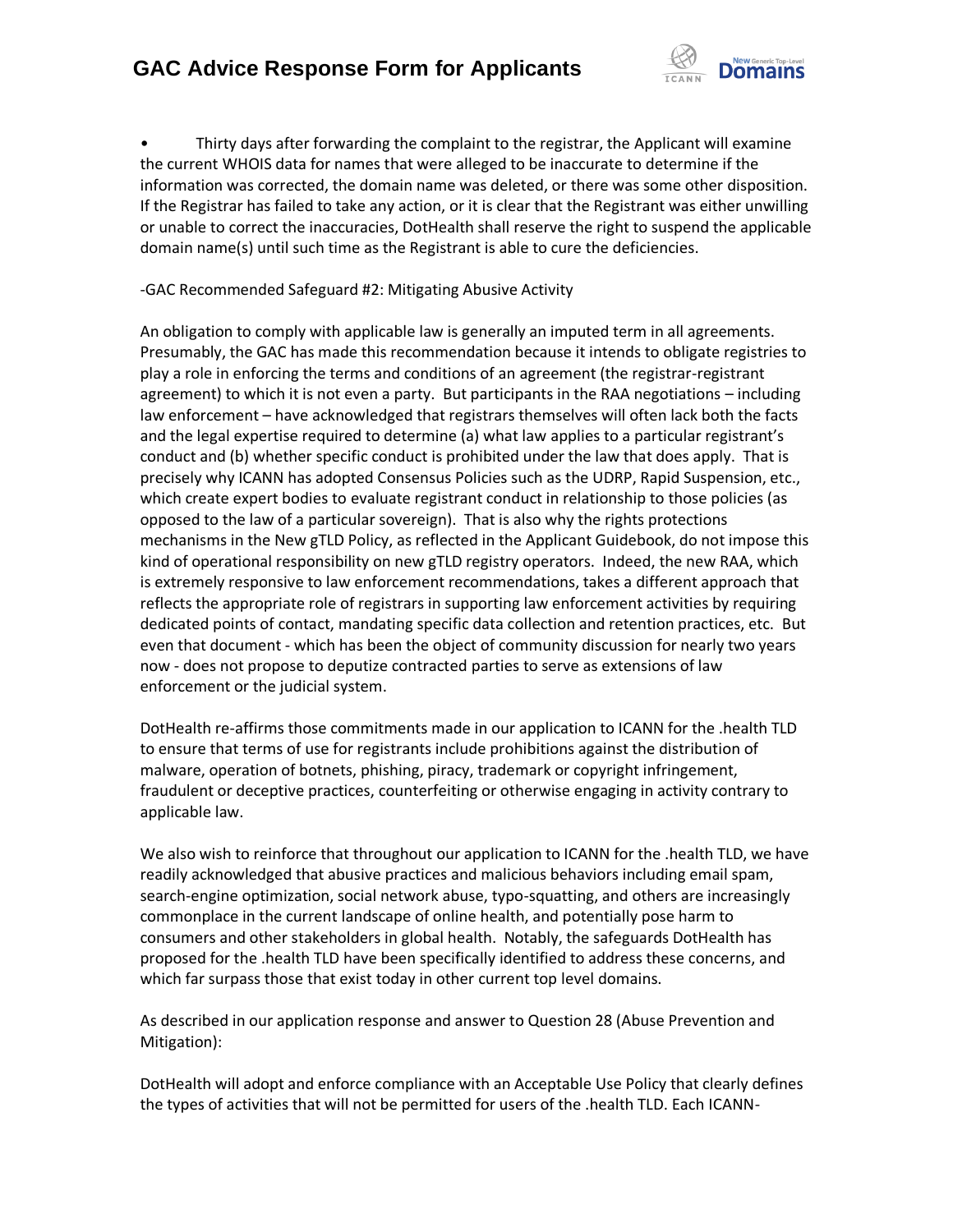

Accredited Registrar must agree to pass through the Acceptable Use Policy to its Resellers (if applicable) and ultimately to all .health registrants.

The following activities are subject to compliance with this policy:

• Phishing: the attempt to acquire personally identifiable information by masquerading as a website other than .health.

• Pharming: the redirection of Internet users to websites other than those the user intends to visit, usually through unauthorized changes to the Hosts file on a victim's computer or DNS records in DNS servers.

Dissemination of Malware: the intentional creation and distribution of "malicious" software designed to infiltrate a computer system without the owner's consent, including, without limitation, computer viruses, worms, key loggers, and Trojans.

• Fast Flux Hosting: a technique used to shelter Phishing, Pharming and Malware sites and networks from detection and to frustrate methods employed to defend against such practices, whereby the IP address associated with fraudulent websites are changed rapidly so as to make the true location of the sites difficult to find.

• Botnetting: the development and use of a command, agent, motor, service, or software which is implemented: (1) to remotely control the computer or computer system of an Internet user without their knowledge or consent, (2) to generate direct denial of service (DDOS) attacks.

• Malicious Hacking: the attempt to gain unauthorized access (or exceed the level of authorized access) to a computer, information system, user account or profile, database, or security system.

• Child Pornography: the storage, publication, display and/or dissemination of pornographic materials depicting individuals under the age of majority in the relevant jurisdiction.

• Illicit Promotion or Sale of Harmful Substances: the illicit promotion or sale of prescription drugs, controlled substances, tainted dietary supplements, ingredients for psychoactive highs, and others which are have been validated by regulatory authorities as safety concerns.

This Acceptable Use Policy gives the .health registry the ability to quickly lock, cancel, transfer or take ownership of any .health domain name, either temporarily or permanently, if the domain name is being used in a manner that appears to threaten the stability, integrity or security of the Registry, or any of its registrar partners – and/or that may put the safety and security of any registrant or user at risk.

In the interest of protecting rightsholders and intellectual property stakeholders, numerous operating procedures, safeguards and policies have been identified and orchestrated in conjunction with our proposed efforts to operate the .health TLD registry. These are fully detailed and explained in our application to ICANN, and reinforced in our PIC's of March 5, 2013.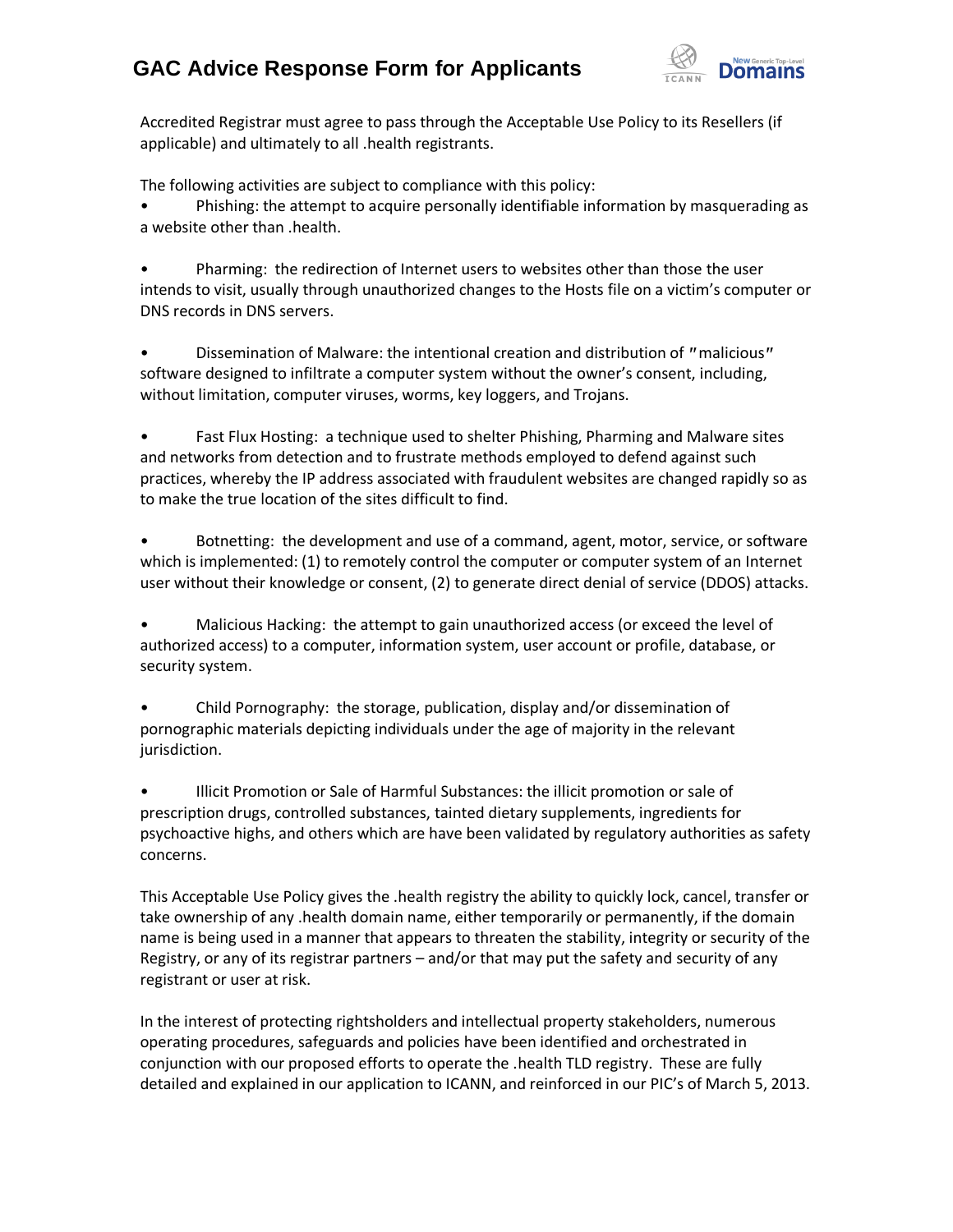

We wish to further note that ICANN has a web-based process for complaints about nonresponsive registrars. ICANN and registrars continue to attempt to resolve significant issues related to frivolous and harassing complaints, and it makes little sense to create two different systems. To the extent any registry involvement is necessary for the .health TLD , it should be sufficient for DotHealth to provide a link to the ICANN page at: http://reports.internic.net/cgi/registrars/problem-report.cgi.

-GAC Recommended Safeguard #3: Security Checks

This Advice appears to be encompassed in the GAC's Advice regarding abuse mitigation, above. It is addressed in the 2013 RAA through the new obligation that registrars provide 24/7 abuse contact information for use by relevant law enforcement, consumer protection authorities, etc., to report potentially illegal activities, and the requirement that such reports are reviewed and responded to within a specific time period. ICANN has the authority to audit registrar compliance with this obligation, and has a variety of enhanced enforcement tools to address non-compliance. Despite the clear focus on this issue in the context of the 2013 RAA, the GAC's Advice creates a completely new, unanticipated cost – and associated legal liability to registrars and registrants – on new gTLD applicants. We feel it is inappropriate to use the String Objection procedures in the New gTLD Applicant Guidebook to create significant new policy applicable to all TLDs.

DotHealth re-affirms its commitments as described in our application to ensuring that those domain names associated with abuse or malicious conduct (including phishing, pharming, botnets, etc.) are dealt with in a timely and decisive manner. As reinforced in our PIC's of March 5, 2013

• Once a complaint is received from a trusted source, a third-party, or detected by the Registry, the Registry will use commercially reasonable efforts to verify the information in the complaint.

• If that information can be verified to the best of the ability of the Registry, the sponsoring registrar will be notified and be given 12 hours to investigate the activity and either take down the domain name by placing the domain name on hold, deleting the domain name in its entirety or remedying the abusive practices.

• If the registrar has not taken the requested action after the 12-hour period (i.e., is unresponsive to the request or refuses to take action), the Registry will place the domain on "ServerHold." Although this action removes the domain name from the .health TLD zone, the domain name record still appears in the .health TLD WHOIS database so that the name and entities can be investigated by law enforcement should they desire to get involved.

-GAC Recommended Safeguard #4: Documentation

ICANN has a web-based process for complaints about non-responsive registrars. ICANN and registrars continue to attempt to resolve significant issues related to frivolous and harassing complaints. Therefore, DotHealth believes it makes little sense to create two different systems. To the extent any .health TLD registry involvement is necessary, we feel it should be sufficient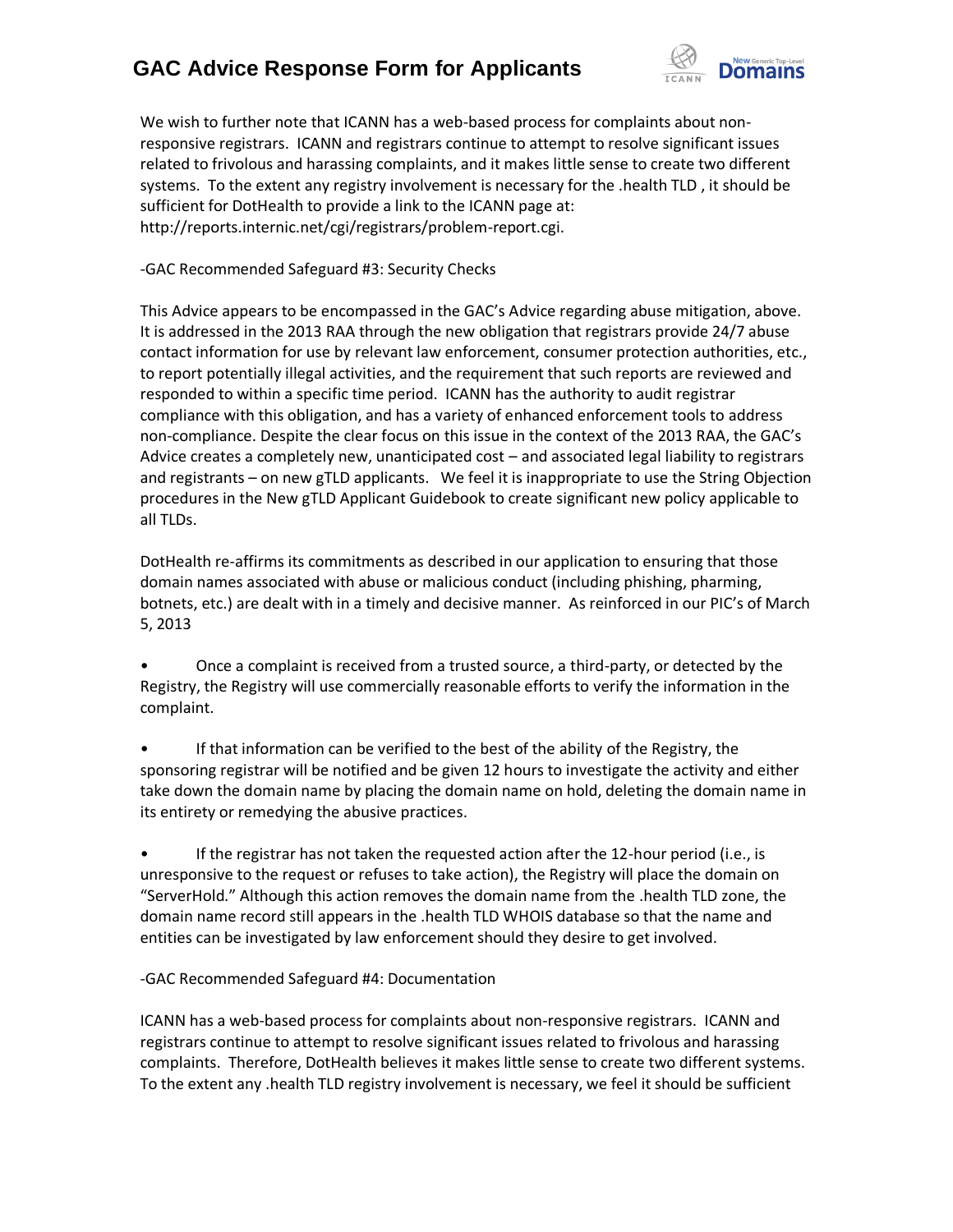

for DotHealth to provide a link from our registry web site to the ICANN page at: http://reports.internic.net/cgi/registrars/problem-report.cgi

-GAC Recommended Safeguard #5: Making and Handling Complaints

DotHealth re-affirms its commitments as described in our application for the .health TLD to these recommended safeguards. As described in our application response and answer to Question 28 (Abuse Prevention and Mitigation):

DotHealth will establish and publish on its website a single abuse point of contact responsible for addressing inquiries from law enforcement and the public related to malicious and abusive conduct. DotHealth will also provide such information to ICANN prior to the delegation of any domain names in the .health TLD. This information shall consist of, at a minimum, a valid e-mail address dedicated solely to the handling of malicious conduct complaints, and a telephone number and mailing address for the primary contact. We will ensure that this information will be kept accurate and up to date and will be provided to ICANN if and when changes are made. In addition, with respect to inquiries from ICANN-Accredited registrars, our back-end registry service provider, Neustar, shall provide an additional point of contact, as it does today, handling requests by registrars related to abusive domain name practices.

In the event that we receive a complaint that a .health domain name is being used in a manner that appears to threaten the stability, integrity or security of the Registry, or any of its registrar partners – and/or that may put the safety and security of any registrant or user at risk, DotHealth shall take preventive measures to avoid any such criminal or security threats which may be triggered through a variety of channels, including, among other things, private complaint, public alert, government or enforcement agency outreach, and the ongoing monitoring by the Registry or its partners. In all cases, the Registry or its designees will alert Registry's registrar partners about any identified threats, and will work closely with them to bring offending sites into compliance.

For the .health TLD, DotHealth's back-end registry provider and partner, Neustar, will target verified abusive domain names and remove them within 12 hours regardless of whether or not there is cooperation from the domain name registrar. In the event a domain name is being used to threaten the stability and security of the .health TLD, including and not limited to suspected privacy or security breaches, or in a case a domain is part of a real-time investigation by law enforcement or security researchers, its resolution will be disabled completely within the DNS master zone file that enables such resolution. Removing the domain name from the zone has the effect of shutting down all activity associated with the domain name, including the use of all websites and e-mail addresses mapping to the domain name in question.

### -GAC Recommended Safeguard #6: Consequences

The WHOIS issues are addressed directly in the new 2013 RAA, which requires registrars to verify WHOIS information in response to reports of inaccuracy and, if they unable to do so, to suspend such registrations. It does not make sense to create potentially conflicting enforcement models. Moreover, this approach creates potentially significant liability to registrants – with whom registries do not have direct relationships in most cases.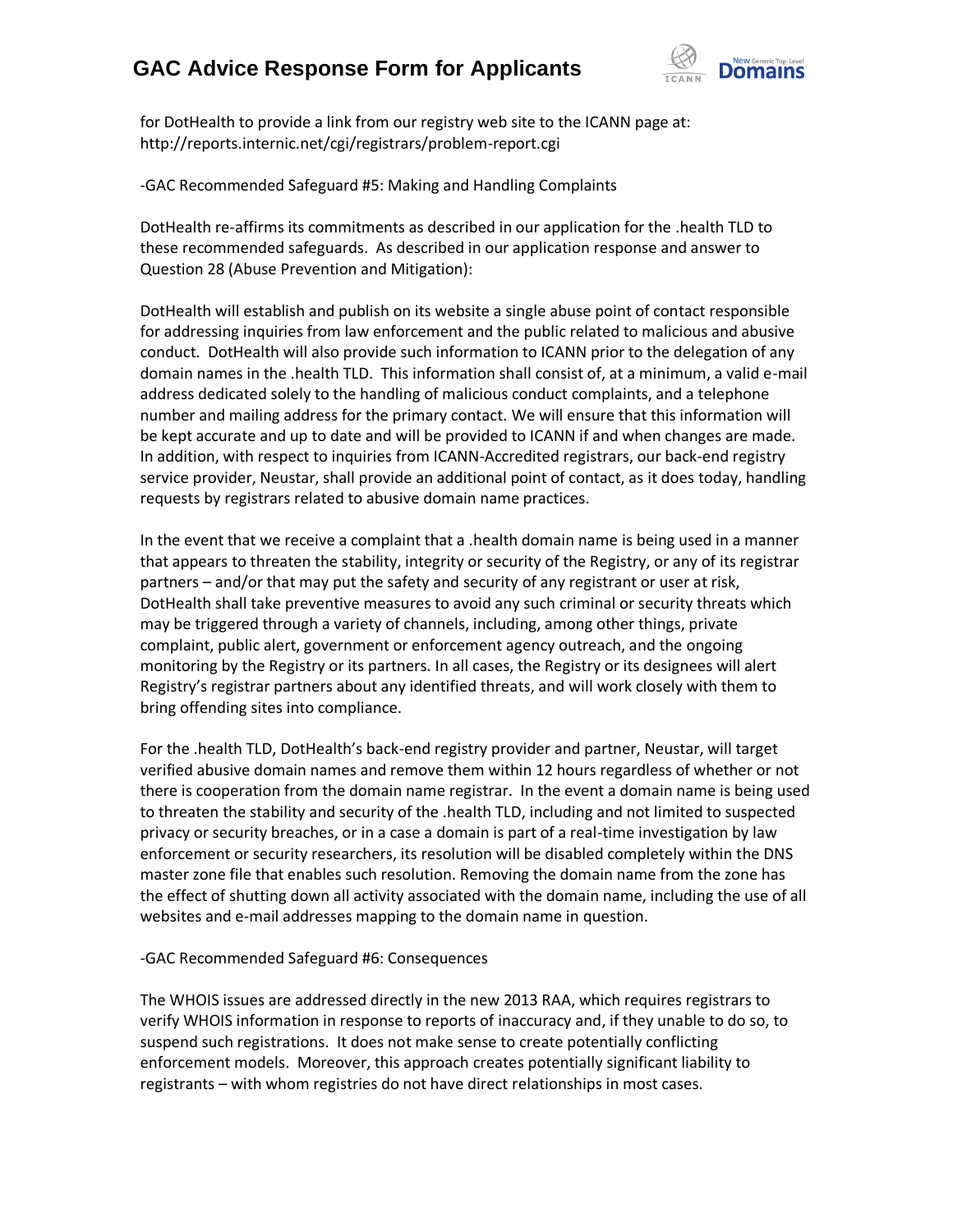

Likewise, the new RAA requires registrars to provide Abuse Contact information and imposes a duty to investigate reports of registrant abuse. Registrars must provide monitored points of contact to receive reports of illegal activity by law enforcement, consumer protection, quasigovernmental or other similar authorities.

ICANN has a web-based process for complaints about non-responsive registrars. ICANN and registrars continue to attempt to resolve significant issues related to frivolous and harassing complaints, and it makes little sense to create two different systems. To the extent any registry involvement is necessary on the part of DotHealth as the registry operator for the .health TLD, we believe it should be sufficient for us to provide a link to the ICANN page at: http://reports.internic.net/cgi/registrars/problem-report.cgi

### Category 1 Safeguards

In addition to the six general Safeguards applicable to all new gTLDs, the GAC has advised that five additional "Category 1" safeguards be implemented for: "Strings that are linked to regulated or professional sectors should operate in a way that is consistent with applicable laws. These strings are likely to invoke a level of implied trust from consumers, and carry higher levels of risk associated with consumer harm. The following safeguards should apply to strings that are related to these sectors:"

DotHealth believes the GAC Advice pertaining to Category 1 Strings is inconsistent and cannot be implemented. This sweeping statement is overbroad and ignores entirely the important issue of context. The GAC Advice provides no principled basis for understanding why some strings are included and others are not. For example, as specified by the GAC, the "Health and Fitness" category includes:

- .care, BUT NOT .help
- .fit BUT NOT .yoga or .coach
- .clinic BUT NOT .salon

First, we firmly believe that ALL strings should operate in a way that is consistent with applicable laws. There is no logical reason for a limited number of strings to be singled out.

Second, the term "linked" is an insufficient criteria to judge which gTLD's should be subject to these Category 1 safeguards. To what degree does the linkage need to be? What type of linkage? What if the linkage isn't consistent across various geographic jurisdictions? What defines a linkage? How would a registry operator know which linkages the GAC is referring to? What if there is a difference of opinion amongst entities involved in a specific area as to policy? What if there are so many sectors covered by the string that it is impossible to identify all the linkages?

Third, we believe that ALL TLDs invoke some level of implied trust. The question is - what level? Since trust is a perceived attribute on the part of an individual, not necessarily based on the string or meaning of the string itself, but rather on how the registry operates and what actions it does or does not take over a period of time to ensure this trust. Levels of trust also vary over time. The key point is that all TLD's should therefore be covered under GAC advice for category 1 – not just a subset of TLD's. There is also no way of identifying and quantifying "levels of risk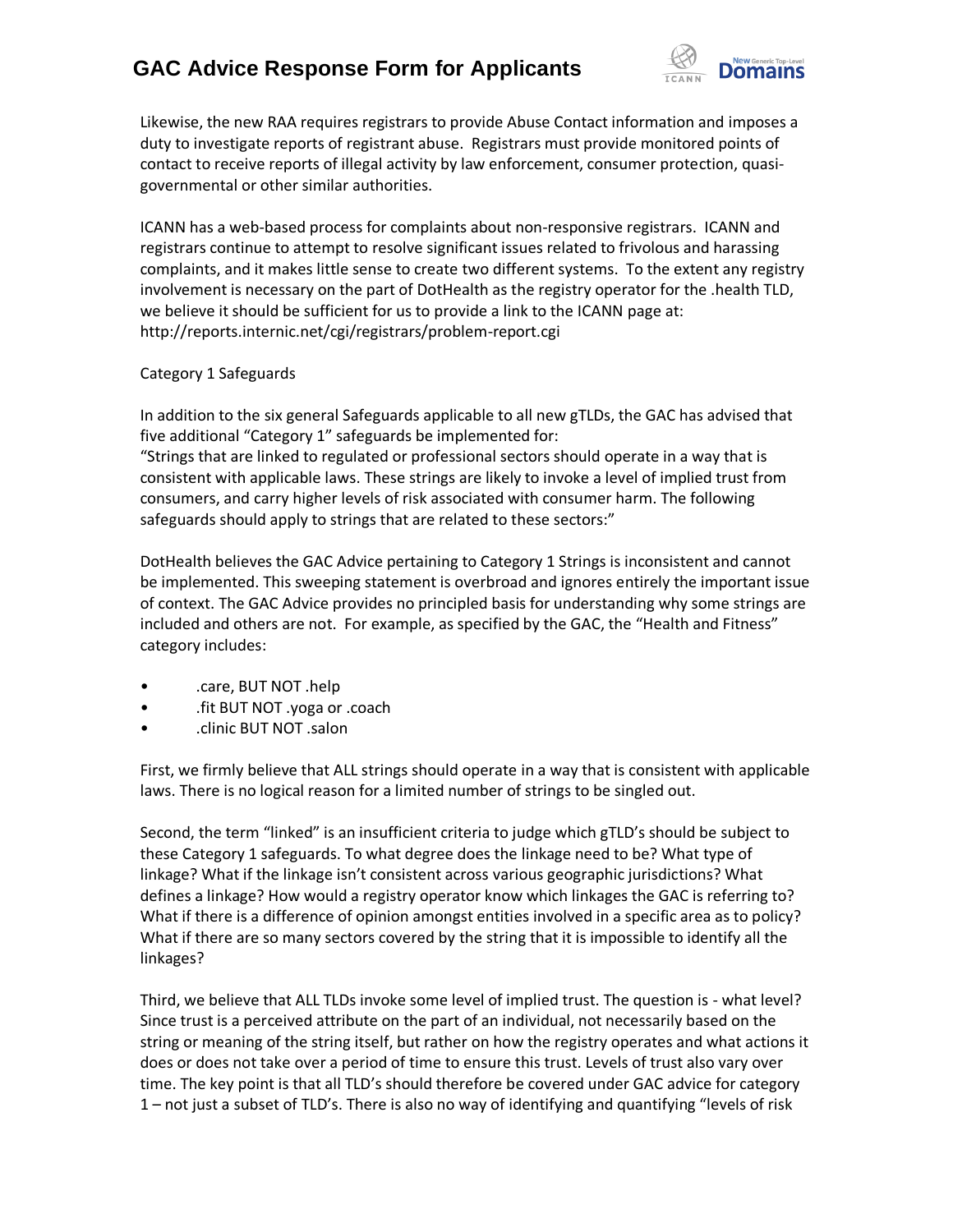

associated with consumer harm". We are unaware of any objective source that can be turned to in order to identify these levels. Furthermore, there is no basis for assuming that risk to consumers is string specific. Again, the risk is related to the actual behavior of both registrants and consumers on a particular website.

Fourth, not only is it unclear which sectors in relation to each string are covered under the advice, but the GAC states safeguards "should apply to strings that are related to these sectors". Related in what way? To what extent? There is no objective way to interpret the word "related" and the GAC has not attempted to clarify its intent. This produces an unworkable situation for registries.

We wish to reinforce that our goal, and actually a fundamental part of our proposed business model, is to make the Internet a safer, reliable and genuinely trustworthy resource for all stakeholders in health. If we are not successful doing this, we don't expect to succeed. We respectfully provide the following feedback in specific response to those safeguards that the GAC has recommended for Category 1 (page 8-9 of the GAC Beijing Communiqué):

GAC Suggested Safeguard #1 (Category 1):

Registry operators will include in its acceptable use policy that registrants comply with all applicable laws, including those that relate to privacy, data collection, consumer protection (including in relation to misleading and deceptive conduct), fair lending, debt collection, organic farming, disclosure of data, and financial disclosures.

As discussed above, registrants in .health are inherently obligated to comply with applicable laws relating to privacy, data collection, consumer protection, fair lending, debt collection, etc. The proposition that registrants are liable for their conduct under applicable law is not contested. The GAC Advice, however, would impose liability on registry operators with respect to registrant conduct, and require registry operators to identify the law applicable to any particular registrant, and to evaluate the conduct of a registrant against such law. While registries and registrars are obligated to cooperate with and assist appropriate law enforcement agencies in accordance with applicable due process requirements, "outsourcing" law enforcement to the private sector, particularly in a multi-jurisdictional global environment raises significant policy, due process, and business concerns that must be addressed.

Within the many sectors, segments, and interests that have "health" contexts, there is a lack of common definition, levels of adoption, and applicable laws for the privacy, collection, protection, disclosure or security of health or financial information. Such laws or guidelines are established by a variety of law enforcement, regulatory agencies and industry expert bodies in any given country or jurisdiction. In many cases, these complex issues are under discussion and debate by working groups with representation across segments, and represent some of the most challenging issues to gain consensus about. It is simply not, and should not be, the role or responsibility of a registry operator - that by definition does not see 100% of the activity related to any sector, to be asked to assume responsibility or liability, or be accountable for enforcement.

GAC Suggested Safeguard #2 (Category 1):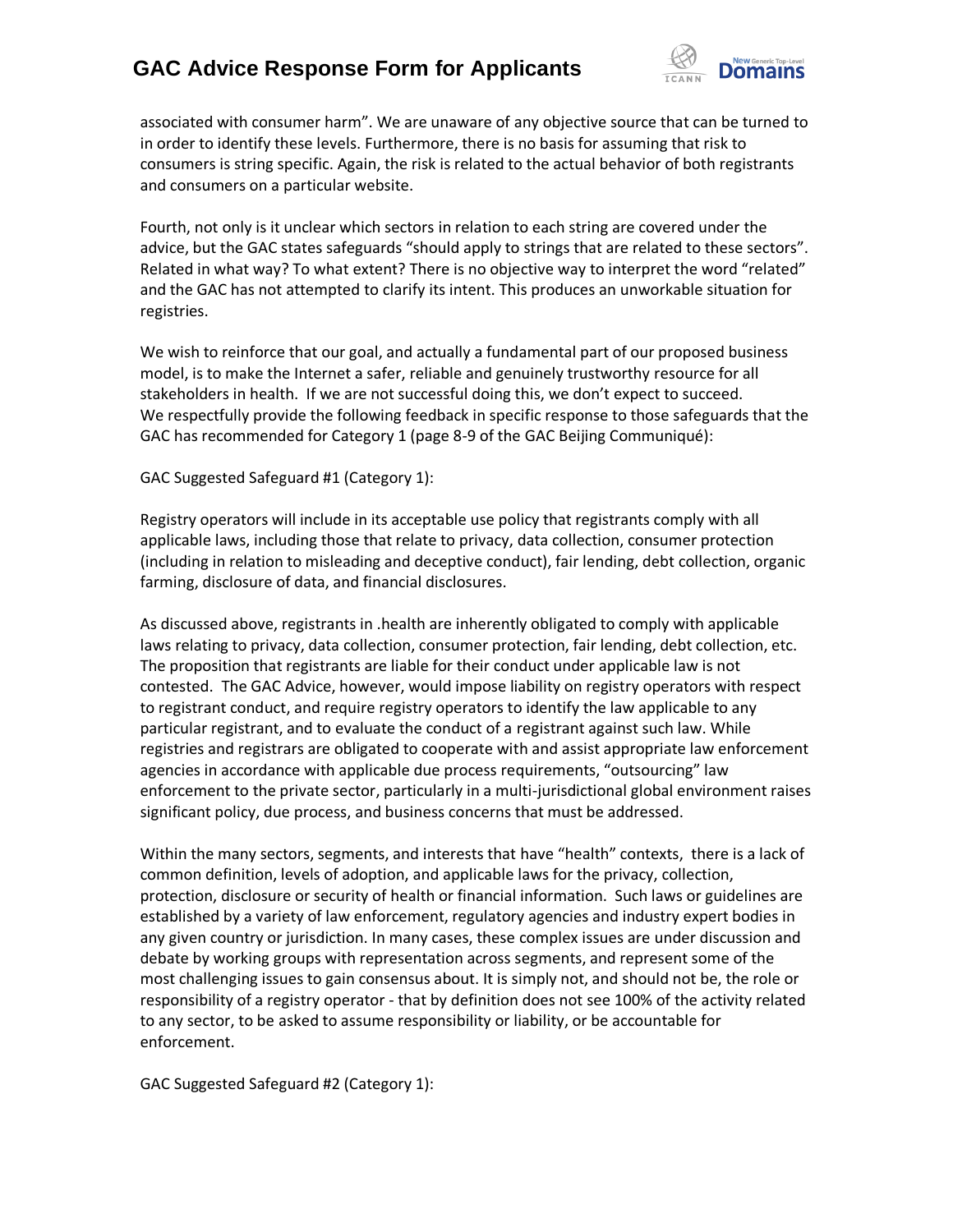

Registry operators will require registrars at the time of registration to notify registrants of this requirement.

As previously described herein, DotHealth will adopt and enforce registrar (including re-sellers) and registrant compliance with an Acceptable Use Policy (AUP) that clearly defines the types of activities that will not be permitted for all users of the .health TLD. Indeed, all registrants will be notified of the AUP at the time of registration and will be obligated to accept the terms and conditions set forth in the Acceptable Use Policy.

-GAC Suggested Safeguard #3 (Category 1):

Registry operators will require that registrants who collect and maintain sensitive health and financial data implement reasonable and appropriate security measures commensurate with the offering of those services, as defined by applicable law and recognized industry standards.

Privacy and data security requirements are established by national and local law, and vary dramatically from country to country. It is entirely reasonable to expect registry operators to handle data they collect and maintain to comply with applicable data privacy and security laws. It is also reasonable to require registrants to be transparent about their data collection and processing practices, but in most situations it is unreasonable to expect registry operators to pass judgment on what law applies to a registrant's conduct and whether or not that conduct is consistent with applicable law.

Although the GAC's goals and objectives for establishing increased levels of privacy and security for sensitive health and/or financial information are laudable, with respect to these safeguards, the GAC has failed to provide any specifics that would help to determine whether or not any registry operator could conceivably meet such requirements.

The GAC's broadly suggesting safeguards for any health-related TLD string (including .health) on the basis of "applicable laws" suggests it has failed to appropriately consider the many complex issues which are associated with health information privacy or security, among others. For example, the GAC has not clearly defined what "sensitive health and financial data" means, or what "services" the advice actually refers to, or what "security measures" are actually required. Additionally, the suggested safeguards fail to provide any criteria which would be used to determine how these might be considered commensurate with the offering of those services" and how these may or may not apply to various types of registrants that are considered for the .health TLD. If meant to address those registrants that collect or exchange sensitive health or financial information, as previously noted, applicable laws and security requirements will and should govern registrant activities.

### GAC Suggested Safeguard #4 (Category 1):

Establish a working relationship with the relevant regulatory, or industry self-regulatory, bodies, including developing a strategy to mitigate as much as possible the risks of fraudulent, and other illegal, activities.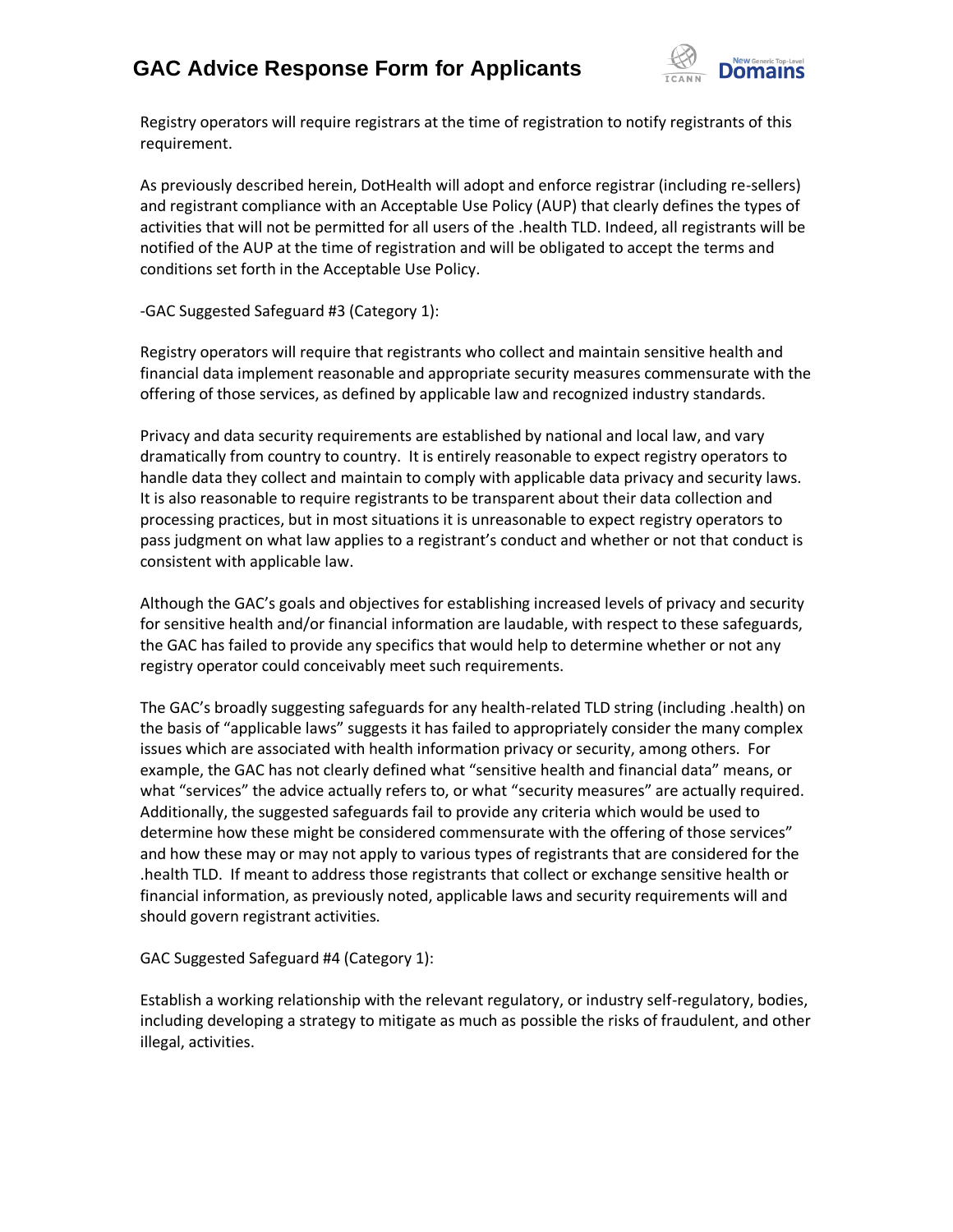

Successfully mitigating risks of fraudulent, and other illegal, activities may or may not require a working relationship with regulatory bodies. The GAC advice assumes that the only way to do this is by establishing such working relationship.

DotHealth LLC believes it is important to mitigate fraud and illegal activities. To the extent that there are identifiable and relevant regulatory bodies that are open and willing to participate with the Registry operator, it should be encouraged, but it should not be a mandatory requirement. There are enforcement issues and many complications that arise. Who does one work with when a string like health has multiple meanings in multiple segments and therefore multiple regulatory bodies? What happens if the regulatory body is not cooperative? What if there are competing regulatory bodies with opposite agendas? Who do you work with when you couldn't possibly satisfy both bodies? For these reasons and many others, we feel this Safeguard is impractical to require. Further what exactly does a "working relationship" mean? No criteria have been offered to determine the level and outcome of such a relationship.

DotHealth has indeed formed working relationships with many respected industry players, including Neustar, Inc. and LegitScript, LLC. DotHealth has received affirmations of support from the National Association of Boards of Pharmacy (NABP), the World Federation of Chiropractic, the Inter-American College of Physicians and Surgeons, the Association of Black Cardiologists, and the Regulatory Harmonization Institute. However, there are literally thousands of organizations representing various stakeholder interests and we believe the registry itself should be able to determine which bodies are most "relevant" to work with. There are no objective criteria suggested by the GAC to determine the level of "relevance".

As an example of how we are addressing the GAC's proposed safeguards, DotHeath's partner and back-end registry services provider Neustar Inc. has established and maintains on-going cooperation with law enforcement agencies and well-known security organizations throughout the world including the Anti-Phishing Working Group, NSP-SEC, the Registration Infrastructure Safety Group, and others. Aside from these organizations, Neustar also actively participates in privately run security associations whose basis of trust and anonymity makes it much easier to obtain information regarding abusive DNS activity, all of which will be of key input to the operation of the .health TLD.

Neustar's commitment to consumer protection in the health arena is further reflected in its service as a founding board member of The Center for Safe Internet Pharmacies (CSIP), a nonprofit organization chartered in 2011 to address the growing problem of internet sales of illegitimate pharmaceutical products. CSIP's membership includes the world's leading Internet and e-commerce companies, domain name registrars, search engines, and financial services providers.

Another relevant example is our exclusive partnership with LegitScript for the .health TLD which will help us maintain .health as a trustworthy environment by monitoring the TLD on an enterprise basis for any unsafe and illegal activity involving the distribution of prescription drugs and controlled substances, as well as other illegal or unsafe products. Such a partnership represents the first time that an entire registry will be protected in this way from rogue online pharmacies and illicit advertisements for harmful substances, not only in the US, but also around the entire world.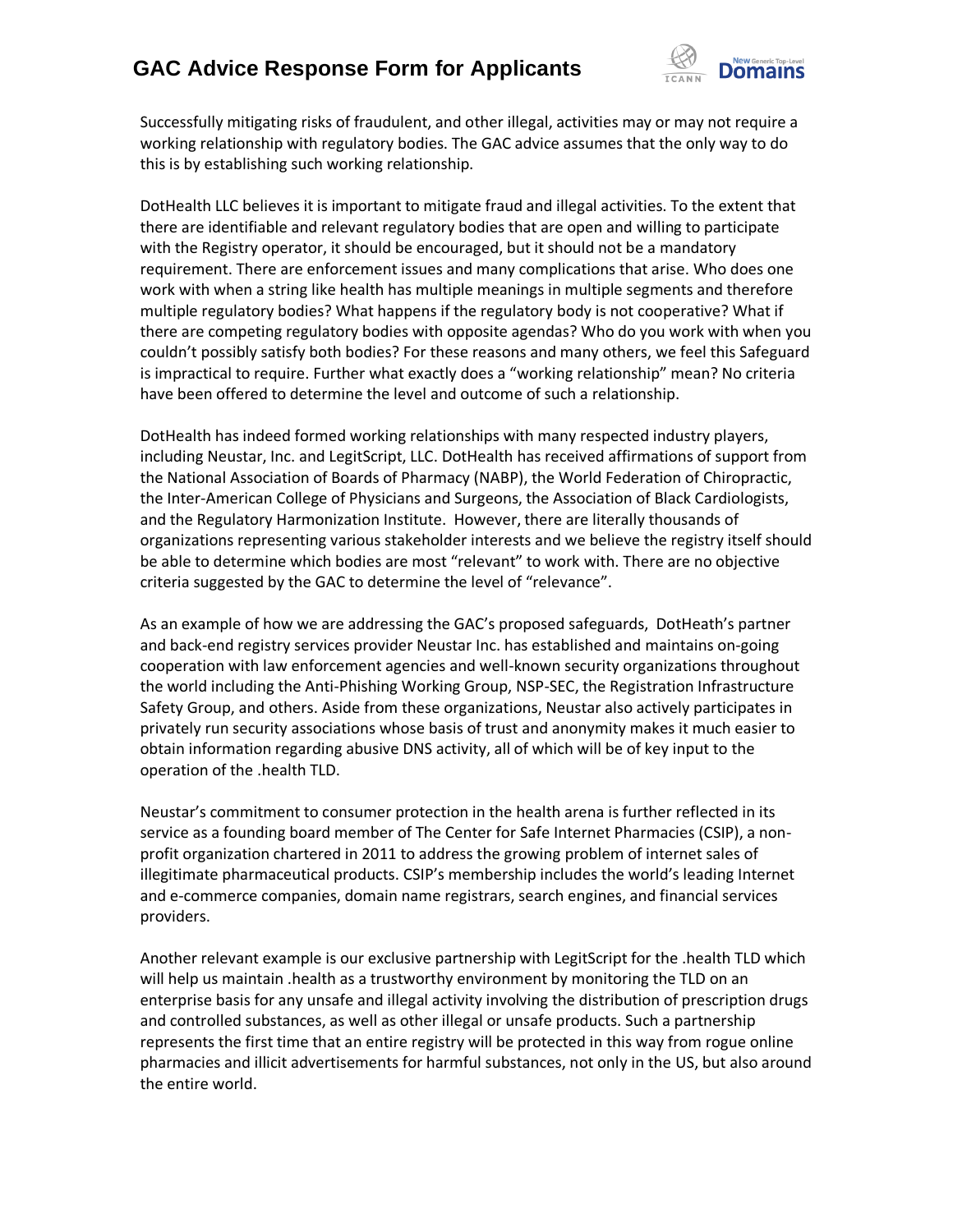

As the world's leading provider of online surveillance and monitoring solutions, LegitScript currently works with numerous governments and government agencies, including the U.S. Food and Drug Administration, INTERPOL, the Irish Medicines Board, and the National Association of Boards of Pharmacies in the US to develop international standards that are applied. LegitScript also provides surveillance and investigative reporting services leading search engines to ensure that advertising on these search engines is for legitimate products from legitimate companies.

### GAC Suggested Safeguard #5 (Category 1):

Registrants must be required by the registry operators to notify to them a single point of contact which must be kept up-to-date, for the notification of complaints or reports of registration abuse, as well as the contact details of the relevant regulatory, or industry self- $-$  - regulatory, bodies in their main place of business.

The substantive requirements of this GAC request has been fully incorporated into the 2013 RAA, which requires registrars to maintain a 24/7 monitored, single point of contact to receive abuse reports from designated law enforcement, consumer protection, and quasi-governmental or similar authorities, to publish their complaint processing policies and procedures, and to maintain auditable records of their responses to such complaints. As described in our application to ICANN for the .health TLD and answers to Question 28 (Abuse Prevention and Mitigation):

DotHealth will establish and publish on its website a single abuse point of contact responsible for addressing inquiries from law enforcement and the public related to malicious and abusive conduct. DotHealth will also provide such information to ICANN prior to the delegation of any domain names in the .health TLD. This information shall consist of, at a minimum, a valid e-mail address dedicated solely to the handling of malicious conduct complaints, and a telephone number and mailing address for the primary contact. We will ensure that this information will be kept accurate and up to date and will be provided to ICANN if and when changes are made. In addition, with respect to inquiries from ICANN-Accredited registrars, our back-end registry service provider, Neustar, shall provide an additional point of contact, as it does today, handling requests by registrars related to abusive domain name practices.

### Additional Category 1 Safeguards

The GAC Advice also notes that "some strings" may require further targeted safeguards to address specific risks and adds Safeguards No. 6, No. 7, and No. 8 to the five Category 1 Safeguards as described above.

DotHealth believes that the "Further Advice" and safeguards proposed by the GAC do not accomplish the GACs apparent goal of risk mitigation.

DotHealth believes these particular safeguards can only apply in a small number of specific cases. Particularly, to the extent an applicant has indicated that second level-domains in a particular TLD will be limited to licensed providers of product or services (which we are not), it would be appropriate to expect an applicant to propose policies designed to enforce such limitations. In the three additional safeguards above, however, the GAC is not giving advice related to applicant accountability. Instead it is creating general policy based on the overly broad and simplistic assertion a particular ecosystem and use of a particular string, relate solely